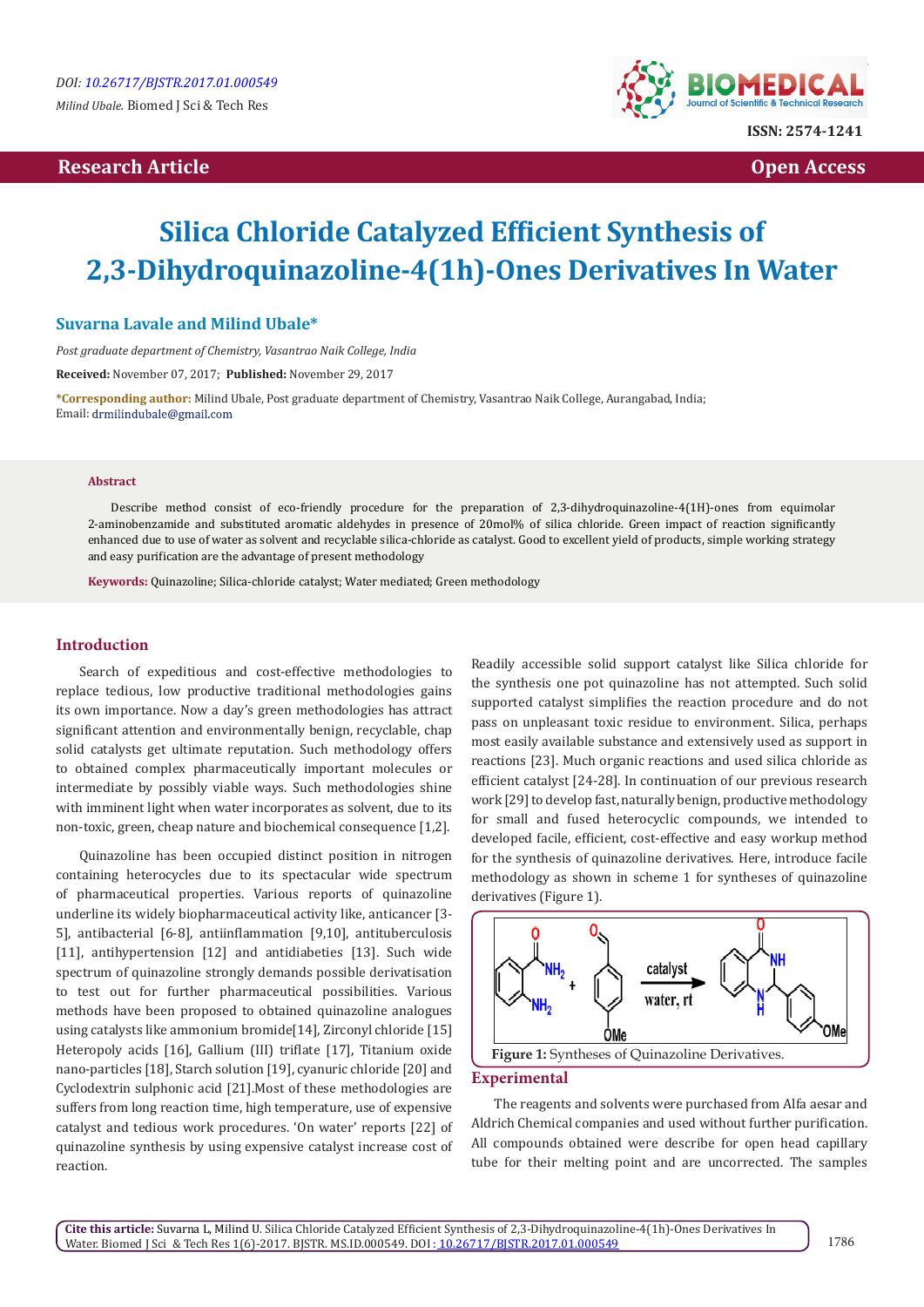were analyzed by FT-IR spectroscopy (JASCO FT/IR-460 plus spectrometer). <sup>1</sup> HNMR and 13CNMR spectra of compounds were recorded on a Bruker DRX-400 Avance instrument in DMSO-d6.

## **Preparation of Silica-chloride**

To a well-stirred silica gel (20 g) in DCM (50 mL) was added to this slow drop wise  $\mathrm{S}\mathrm{O}\mathrm{Cl}_2$  (20 g) introduced at room temperature. After stirring for 1-2 hour, the solvent was removed under reduced pressure to dryness. The silica chloride thus obtained was used in the describe experiments as catalyst [28].

#### **General Procedure**

In a RBF containing 20 ml of water was added 2-aminobezamide (0.01mol 1.36gm), substituted aldehyde (0.01mol) and portion wise  $SiO_2$ -Cl (2 gm 20 mol%) with stirring. The reaction mixture was stir at room temperature. Progress of reaction was monitor by thin layer chromatography (TLC) using Ethyl acetate-Hexane. After completion of reaction, reaction mixture was filter off and filtrate neutralized by saturated solution of sodium bicarbonate, brine and extracted with ethyl acetate. Organic layer dried on anhydrous sodium sulphate and evaporated in reduced pressure to afford pure product after recrystallization from ethanol. Representative compounds were scan for spectral data and found satisfactory agreement with reported.

#### **Silica Chloride as Reusable Catalyst**

Catalyst obtained after filter off from first reaction cycle, and dried at 110°C for 2 hours and used for second cycles. Process was repeated until trace product formation takes place during the course of reaction (Table 2).

#### **Spectral data of representative compounds**

A. 2-phenyl-2,3-dihydroquinazolin-4(1H)-one; (1) m.p.= 219°C, <sup>1</sup> HNMR (400 MHz, DMSO-*d6*): *δ*= 8.27 (s, 1H), 7.61 (d, 1H), 7.50 (d, 2H), 7.31-7.41 (m, 3H), 7.22 (t, 1H), 7.06 (s, 1H), 6.72 (d, 1H), 6.69 (t, 1H,), 5.75 (s, 1H) ppm; IR (KBr): 3310, 3014, 1671, 1630, 1523 cm-1.

B. 2-(4-methoxyphenyl)-2,3-dihydroquinazolin-4(1H)-one; (2) m.p. 184°C, <sup>1</sup> HNMR (400 MHz, DMSO-*d6*,) *δ*: 8.28 (s, 1H), 7.70 (d, 1H), 7.51 (d, 2H), 7.30-7.35 (m, 1H), 7.10 (s, 1H), 7.04 (d, 2H), 6.83 (d, J=7.6 Hz, 1H), 6.76 (d, 1H), 5.79 (s, 1H), 3.83 (s, 3H); IR (KBr): 3292, 3161, 2830, 1655, 1614, 1543, 1480, 1393,  $cm<sup>-1</sup>$ 

C. 2-(p-tolyl)-2,3-dihydroquinazolin-4(1H)-one; (4) m.p.= 224°C. <sup>1</sup> HNMR (400 MHz, DMSO-*d6*): *δ*= 8.17 (s, 1H), 7.60 (d, 1H), 7.41 (d, 2H), 7.26−7.17 (m, 3H), 7.02 (s, 1H), 6.75 (d, 1H), 6.71 (t, 1H), 5.70 (s, 1H), 2.31 (s, 3H) ppm. IR (KBr): 3312, 3065, 1656, 1611, 1542, 1487 cm-1.

D. 2-(4-Bromophenyl)-2,3-dihydroquinazolin-4(1H)- one; (5) m.p. 1950 C; <sup>1</sup> HNMR (DMSO-*d6*, 400 MHz) *δ*: 8.28 (s, 1H), 7.58-7.65 (m, 3H), 7.43 (d, 2H), 7.22 (d, 1H), 7.14 (s, 1H), 6.71 (d, 1H), 6.65 (d, 1H), 5.77 (s, 1H); IR (KBr): 3300, 3174, 3029, 1672, 1656, 1600, 1482, 1430.38, 1290, 1133 cm-1.

#### **Results and Discussions**

Series of reactions were performed to optimized reaction condition including amount of catalyst with respect to yield of product. Room temperature and 'on' water was kept as fix reaction parameters. 2-aminobenzamide and p-methoxy benzaldehyde were taken for model reaction and various reaction condition were applied. At began, model reaction was done without catalyst to ensure necessity of catalyst and was found little productive (Table 1). When silica without surface modification introduces as catalyst (Table 1) reaction was fruitful, but yield of reaction was not satisfactory. Good to excellent results obtained after introduction of silica chloride as catalyst. Amount of silica chloride were vary in search of optimum amount of catalyst from 5 mol % to 25 mol %. It was observed that (Table 1) 20 mol% of catalyst offers optimum product.

Silica chloride catalyst reusability study was performed with model reaction (Table 2). First two cycles offers excellent yield of product and productivity decreases after third cycles. It was observed that when reused at fifth time gave 18% of product, as this reading matches with no-catalyst (Table 1) assumed complete neutralization of efficiency of catalyst and no further reusability were checked. By keeping 20mol% of silica chloride as optimum amount of catalyst further derivatisation were performed. Study of effect of various substituents on the yield of reaction was performed (Table 3). It was observed that electron releasing groups present on aromatic aldehydes offers more conversion of product. *p*-OCH<sub>3</sub>, *p*-Br,  $p$ -CH<sub>3</sub> were found highly productive, whereas,  $p$ -NO<sub>2</sub> benzaldehyde was the less productive substituent. The representative products structures were substantial from their spectral data and found satisfactory agreements with reports in literature [20-30] (Figure 2).

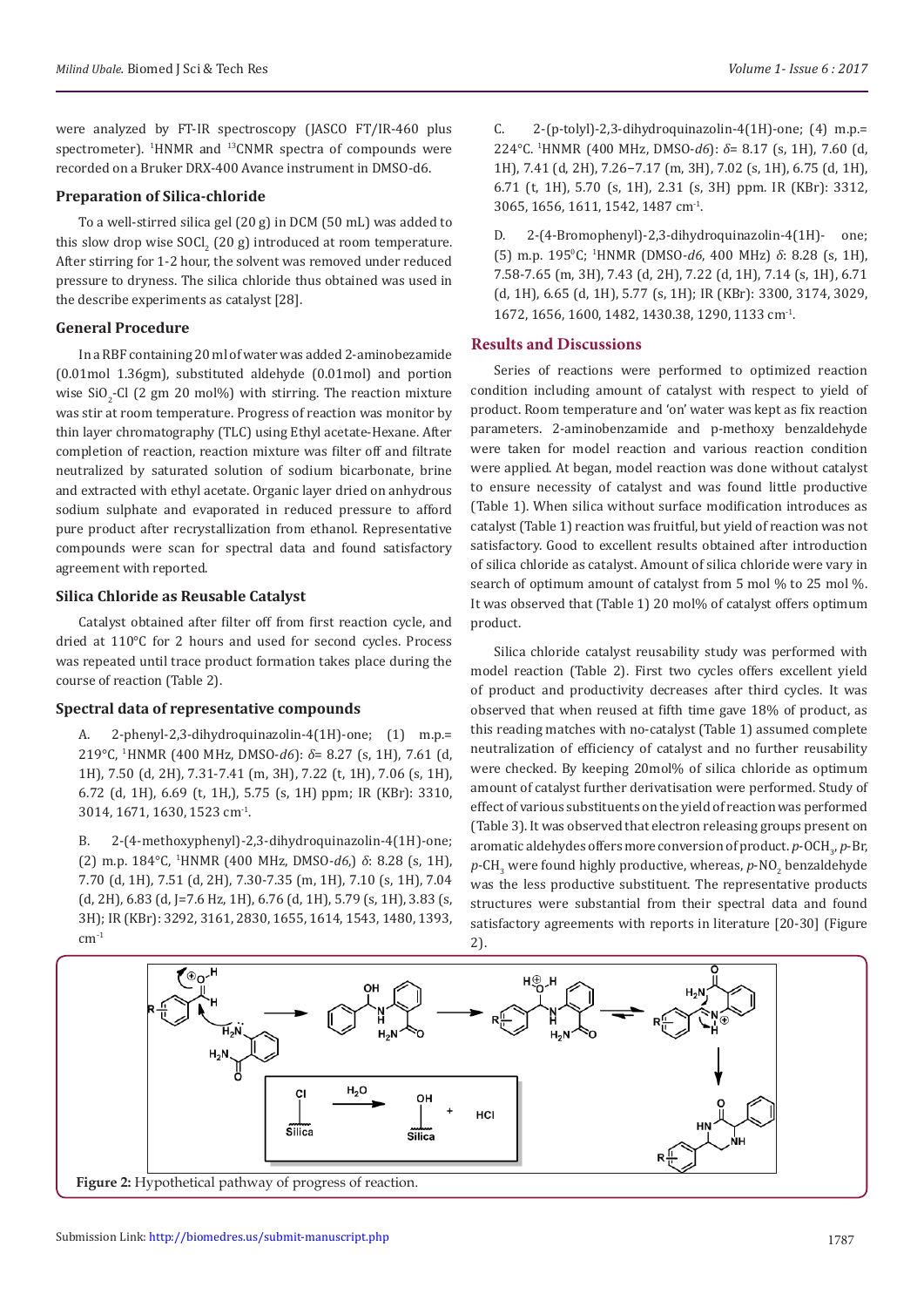**Table 1:** Optimization of amount of Silica-chloride using model reaction strategy.

| SiO2-Cl in mol% | Yielda (%) |
|-----------------|------------|
| No Catalyst     | 12         |
| 5               | 51         |
| 10              | 58         |
| 15              | 77         |
| 20              | 94         |
| 25              | 95         |
| SiO2(20 mol%)   | 36         |

**Table 2:** Optimization of amount of Silica-chloride using model reaction strategy.

| $SiO2$ -Cl in mol% | Time in min. | Yield <sup>a</sup> $(\%)$ |
|--------------------|--------------|---------------------------|
| First lot          | 60           | 94                        |
| First recycle      | 60           | 86                        |
| Second recycle     | 60           | 78                        |
| Third recycle      | 120          | 61                        |
| Forth recycle      | 120          | 55                        |
| Fifth recycle      | 120          | 18                        |

Isolated yields Reaction condition: 2-aminobenzamide (0.01 mol), p-methoxy benzaldehyde (0.01 mol) stirred in water (20 ml) at rt. for 60 minutes.

a Isolated yields,

**Table 3:** Showing Quinazoline derivatisation with respect to yield of reaction, time and physical constant of obtained products.

| Sr. No. | $-R$           | Compound | Time in min. | Yield <sup>a %</sup> | M.P. (Lit.) in $\mathrm{C}$ | Ref.   |
|---------|----------------|----------|--------------|----------------------|-----------------------------|--------|
| 1.      | $-H$           | 3a       | 60           | 89                   | 219 (218-220)               | $[20]$ |
| 2.      | $p$ -OMe       | 3b       | 60           | 94                   | 184 (181-182)               | $[20]$ |
| 3.      | $p$ -OH        | 3c       | 60           | 92                   | 177 (183-185)               | $[30]$ |
| 4.      | $p-Me$         | 3d       | 60           | 90                   | 224 (227-229)               | $[20]$ |
| 5.      | $p-Br$         | 3e       | 50           | 95                   | 195 (197-198)               | $[20]$ |
| 6.      | $p$ -Cl        | 3f       | 60           | 88                   | 208 (206-208)               | $[20]$ |
| 7.      | $p$ -NO2       | 3g       | 110          | 73                   | 212 (214-216)               | $[20]$ |
| 8.      | $p-N(Me)2$     | 3h       | 50           | 90                   | 224 (227-229)               | $[20]$ |
| 9.      | $m$ -OMe       | 3i       | 75           | 90                   | 151 (147-149)               | $[20]$ |
| 10.     | $m$ -OH        | 3j       | 60           | 79                   | 204 (209-210)               | $[30]$ |
| 11.     | o-Me           | 3k       | 50           | 88                   | 190 (188-189)               | $[20]$ |
| 12.     | Furfuraldehyde | 31       | 50           | 91                   | 163 (166-168)               | $[20]$ |

a Isolated yields; Reaction condition: 2-aminobenzamide (0.01 mol), p-methoxy benzaldehyde (0.01 mol), silica-chloride (20mol%), stirred in water (20 ml) at rt.

#### **Conclusion**

In conclusion, an efficient and simple method for the synthesis of quinazoline analogues has been described using readily available and cost effective silica chloride as a heterogeneous catalyst. The green reaction profile and mild reaction conditions are main advantage of this method. Reaction takes place at room temperature by simply stirring method, with operational simplicity offers excellent yields.

#### **References**

- 1. [Shaik Karamthulla, Suman Pal, Nasim Khan Lokman H Choudhury](http://pubs.rsc.org/en/content/articlehtml/2014/ra/c4ra06239f)  [\(2014\) "On-water" synthesis of novel trisubstituted 1,3- thiazoles via](http://pubs.rsc.org/en/content/articlehtml/2014/ra/c4ra06239f)  [microwave-assisted catalyst-free domino reactions 4: 37889-37899.](http://pubs.rsc.org/en/content/articlehtml/2014/ra/c4ra06239f)
- 2. [S Narayan, J Muldoon, MG Finn, VV Fokin, HC Kolbe, et al. \(2005\) "On](https://www.ncbi.nlm.nih.gov/pubmed/15844112)  [water": unique reactivity of organic compounds in aqueous suspension.](https://www.ncbi.nlm.nih.gov/pubmed/15844112)  [ChemInt 44: 3275-3279.](https://www.ncbi.nlm.nih.gov/pubmed/15844112)
- 3. [Chandregowda V, Kush AK, Chandrasekara Reddy \(2009\) G: Synthesis](https://www.ncbi.nlm.nih.gov/pubmed/18771819)  [and in vitro antitumor activities of novel 4-anilinoquinazoline](https://www.ncbi.nlm.nih.gov/pubmed/18771819)  [derivatives. Eur J Med Chem 44:3046-3055.](https://www.ncbi.nlm.nih.gov/pubmed/18771819)
- 4. [Al-Rashood ST, Aboldahab IA, Nagi MN, Abouzeid LA, Abdel-Aziz AA, et](https://www.ncbi.nlm.nih.gov/pubmed/16971132)  [al. \(2006\) HI: Synthesis, dihydrofolatereductase inhibition, antitumor](https://www.ncbi.nlm.nih.gov/pubmed/16971132)  [testing, and molecular modeling study of some new 4\(3H\)-quinazolinone](https://www.ncbi.nlm.nih.gov/pubmed/16971132)  [analogs. Bioorg Med Chem14: 8608-8621.](https://www.ncbi.nlm.nih.gov/pubmed/16971132)
- 5. [Vasdev N, Dorff PN, Gibbs AR, Nandanan E, Reid LM \(2005\) HF: Synthesis](https://www.osti.gov/scitech/servlets/purl/882913-JKPKcc/) [of 6-acrylamido-4-\(2-\[18F\] fluoroanilino\) quinazoline A prospective](https://www.osti.gov/scitech/servlets/purl/882913-JKPKcc/) [irreversible EGFR binding probe. J Lablelled Compd Rad 48: 109-115.](https://www.osti.gov/scitech/servlets/purl/882913-JKPKcc/)
- 6. [Rohini R, Muralidhar Reddy P, Shanker K, Hu A, Ravinder \(2010\) V:](https://www.ncbi.nlm.nih.gov/pubmed/20005020) [Antimicrobial study of newly synthesized 6-substituted indolo\[1,2-c\]](https://www.ncbi.nlm.nih.gov/pubmed/20005020) [quinazolines. Eur J Med Chem 45: 1200-1205.](https://www.ncbi.nlm.nih.gov/pubmed/20005020)
- 7. [Antipenko L, Karpenko A, Kovalenko S, Katsev A,](https://www.ncbi.nlm.nih.gov/pubmed/19483337) [KomarovskaPorokhnyavets E, et al. \(2009\) A: Synthesis of new 2-thio-](https://www.ncbi.nlm.nih.gov/pubmed/19483337) [\[1,2,4\]triazolo\[1,5-c\] quinazoline derivatives and its antimicrobial](https://www.ncbi.nlm.nih.gov/pubmed/19483337) [activity. Chem Pharm Bull 57: 580-585.](https://www.ncbi.nlm.nih.gov/pubmed/19483337)
- 8. [Jatav V, Kashaw S, Mishra , Vivek Gupta \(2008\) P: Synthesis and](https://link.springer.com/article/10.1007/s00044-007-9054-3) [antimicrobial activity of some new 3-\[5-\(4-substituted\)phenyl-1,3,4](https://link.springer.com/article/10.1007/s00044-007-9054-3) [oxadiazole-2yl\]-2-styrylquinazoline-4\(3H\)-ones. Med Chem Res 17:](https://link.springer.com/article/10.1007/s00044-007-9054-3) [205-211.](https://link.springer.com/article/10.1007/s00044-007-9054-3)
- 9. Alagarsamy V, Solomon VR, Dhanabal (2007) K: Synthesis and pharmacological evaluation of some 3-phenyl-2-substituted-3H -quinazolin-4-one as analgesic anti-inflammatory agents. Bioorg Med Chem 15: 235-241.
- 10. [Baba A, Kawamura N, Makino H, Ohta Y, Taketomi S, Sohda T, et al. \(1996\)](https://www.ncbi.nlm.nih.gov/pubmed/8978845) [T: Studies on disease-modifying antirheumatic drugs synthesis of novel](https://www.ncbi.nlm.nih.gov/pubmed/8978845) [quinoline quinazoline derivatives and their anti-inflammatory. Effect 1 J](https://www.ncbi.nlm.nih.gov/pubmed/8978845) [Med Chem 39: 5176-5182.](https://www.ncbi.nlm.nih.gov/pubmed/8978845)
- 11. [Nandy P, Vishalakshi MT, Bhat \(2006\) AR: Synthesis and antitubercular](https://www.scienceopen.com/document?vid=e3e58bea-4f5b-4bf2-ba69-d9b83af491bc) [activity of Mannich bases of 2-methyl-3H-quinazolin-4-ones. Indian J](https://www.scienceopen.com/document?vid=e3e58bea-4f5b-4bf2-ba69-d9b83af491bc) [Heterocycl Chem 15: 293-294.](https://www.scienceopen.com/document?vid=e3e58bea-4f5b-4bf2-ba69-d9b83af491bc)